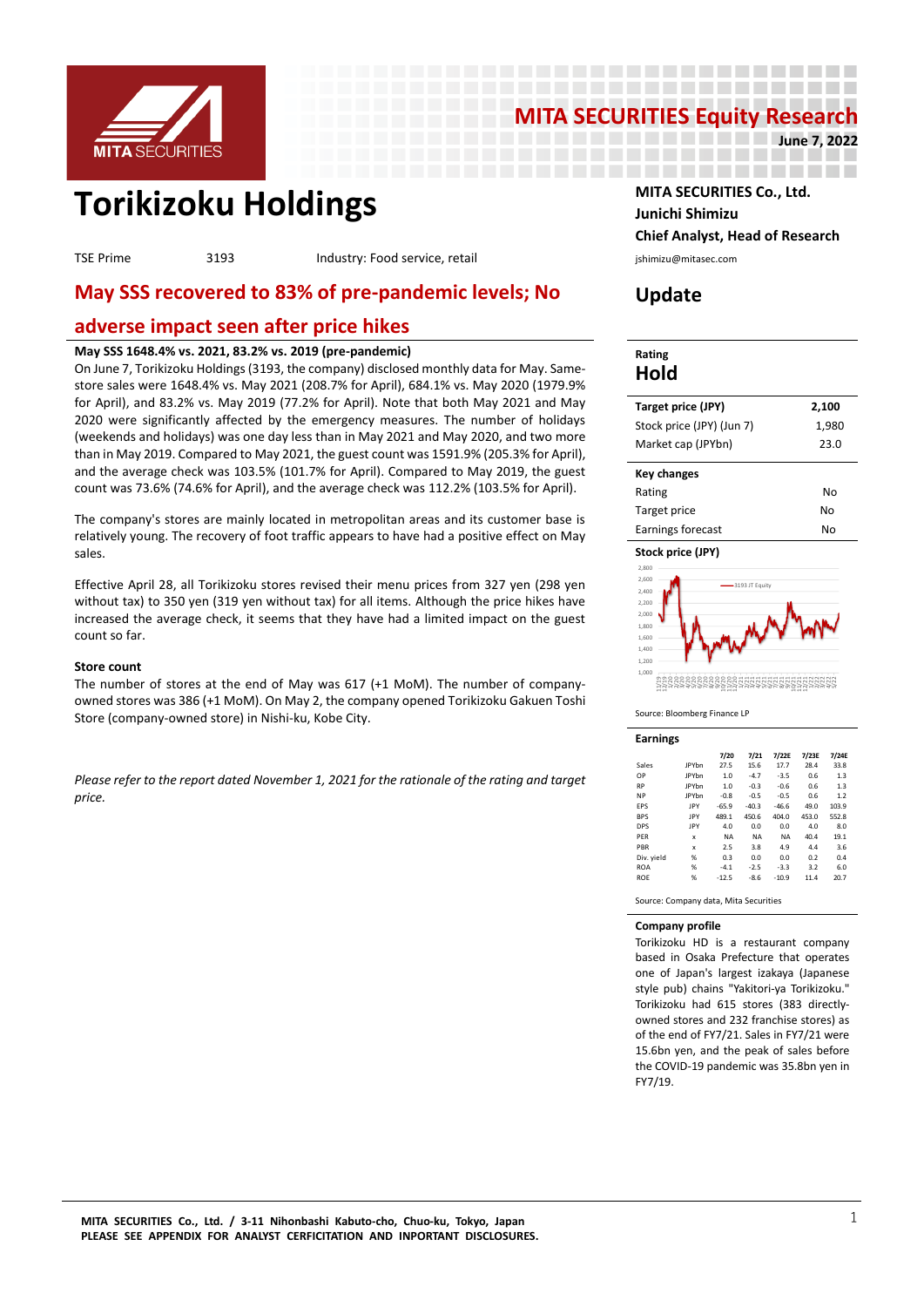#### **Quarterly results for Torikizoku Holdings**



#### **Monthly data for Torikizoku Holdings**





Source: Company data, Mita Securities Source: Company data, Mita Securities Source: Company data, Mita Securities

#### **Figure: Same-store average check (%) Figure: Number of stores**



#### **Figure: Sales (JPYm) Figure: Operating profit and recurring profit (JPYm)**



#### **Figure: Same-store sales (%) Figure: Same-store guest count (%)**





Source: Company data, Mita Securities Source: Company data, Mita Securities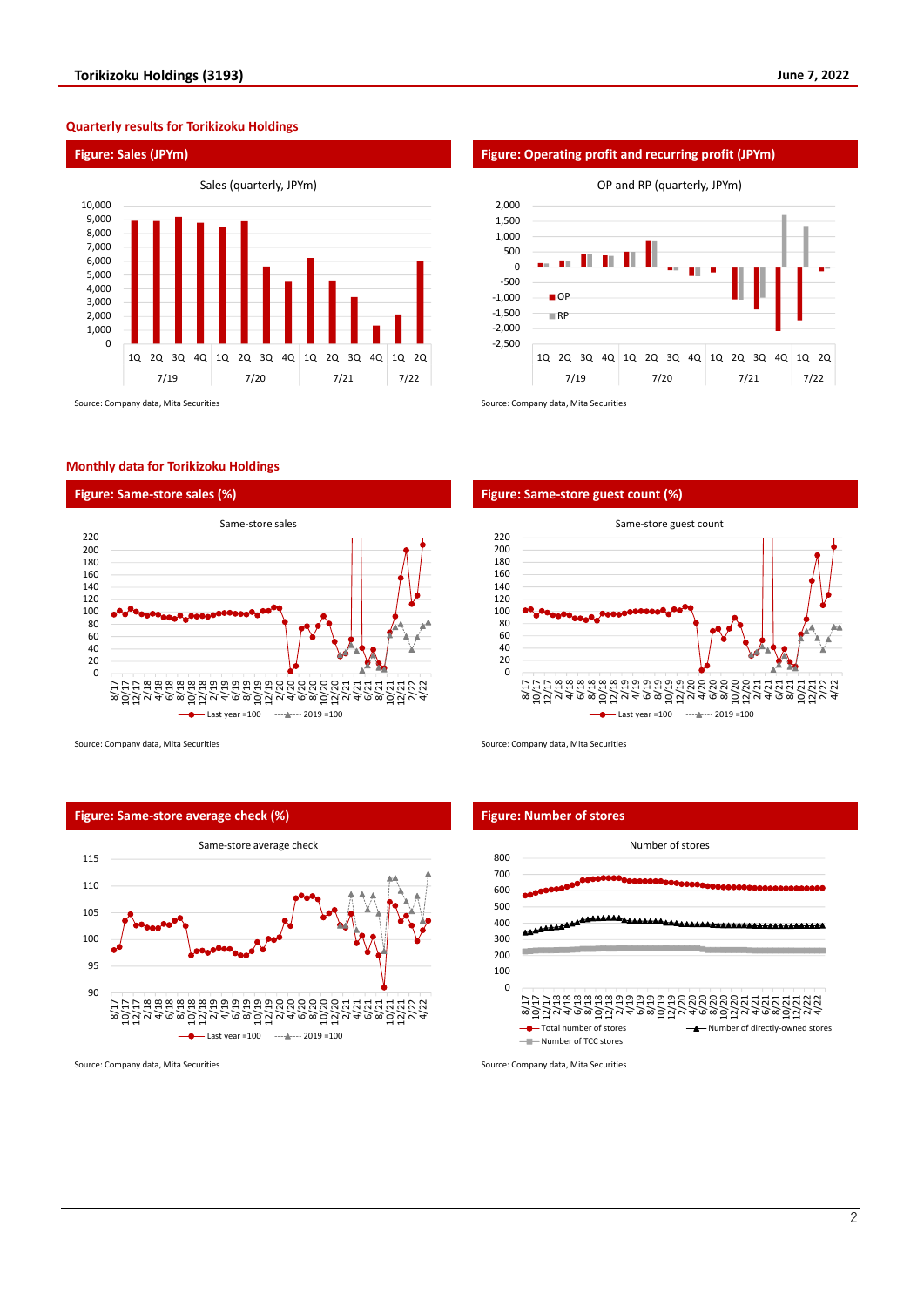#### **Monthly data for food service companies**

#### **Figure: Monthly data for food service companies**

|                    |                                         | Companies coverd by Mita Securities |                              |       |       |       |       |       |       |       |       |       |               |              |               |               |               |               |                   |              |              |               |                   |               |               |               |                         |               |         |
|--------------------|-----------------------------------------|-------------------------------------|------------------------------|-------|-------|-------|-------|-------|-------|-------|-------|-------|---------------|--------------|---------------|---------------|---------------|---------------|-------------------|--------------|--------------|---------------|-------------------|---------------|---------------|---------------|-------------------------|---------------|---------|
| Ticker             |                                         | Company name                        |                              | 4/20  | 5/20  | 6/20  | 7/20  | 8/20  | 9/20  | 10/20 | 11/20 | 12/20 | 1/21          | 2/21         | 3/21          | 4/21          | 5/21          | 6/21          | 7/21              | 8/21         | 9/21         | 10/21         | 11/21             | 12/21         | 1/22          | 2/22          | 3/22                    | 4/22          | 5/22    |
| 2695               | Kura Sushi                              |                                     | vs. prev vi                  | 51.9  | 80.0  | 97.4  | 92.3  | 94.6  | 107.9 | 126.1 | 134.4 | 94.6  | 84.5          | 86.2         | 115.4         | 174.2         | 112.7         | 93.5          | 113.1             | 94.8         | 74.8         | 80.1          | 82.2              | 117.6         | 123.5         | 99.1          | 106.3                   | 110.0         | 113.6   |
|                    |                                         |                                     | vs. pre-COVID                |       |       |       |       |       |       |       |       |       | 88.6          | 96.7         | 97.5          | 90.4          | 90.2          | 91.1          | 104.4             | 89.7         | 80.7         | 101.0         | 110.5             | 111.2         | 109.4         | 95.8          | 103.7                   | 99.5          | 102.4   |
| 3097               |                                         | Monogatari Corporation              | vs. prev y                   | 13.8  | 48.6  | 96.1  | 104.0 | 92.2  | 97.3  | 109.3 | 114.0 | 93.9  | 77.1          | 68.2         | 86.9          | 600.4         | 160.4         | 76.9          | 91.7              | 81.6         | 80.8         | 102.6         | 95.2              | 113.9         | 125.0         | 102.9         | 108.1                   | 123.9         |         |
|                    |                                         |                                     | s. pre-COVID                 |       |       |       |       |       |       |       |       |       | 81.2          | 85.7         | 84.5          | 82.9          | 78.0          | 73.9          | 95.4              | 75.2         | 78.6         | 112.1         | 108.5             | 107.0         | 101.5         | 88.2          | 91.3                    | 102.7         |         |
|                    |                                         | Yakiniku division                   | vs. prev yr                  | 14.9  | 50.3  | 103.3 | 111.5 | 97.6  | 101.6 | 116.7 | 123.3 | 99.2  | 80.1          | 66.8         | 84.7          | 577.0         | 163.1         | 74.0          | 91.5              | 84.8         | 90.3         | 108.6         | 97.0              | 118.7         | 129.9         | 103.6         | 109.4                   | 124.8         |         |
|                    |                                         |                                     | vs. pre-COVID                |       |       |       |       |       |       |       |       |       | 85.2          | 91.9         | 87.8          | 86.0          | 82.0          | 76.4          | 102.0             | 82.8         | 91.7         | 126.7         | 119.6             | 117.8         | 110.7         | 95.2          | 96.1                    | 107.3         |         |
|                    |                                         | Ramen division                      | vs. prev v                   | 14.3  | 54.1  | 90.8  | 93.7  | 88.3  | 94.5  | 99.7  | 96.7  | 91.6  | 82.2          | 76.4         | 87.9          | 546.9         | 148.9         | 82.9          | 95.4              | 82.1         | 76.3         | 96.1          | 100.0             | 111.3         | 115.2         | 113.8         | 112.6                   | 123.2         |         |
|                    |                                         |                                     | vs. pre-COVID                |       |       |       |       |       |       |       |       |       | 86.0          | 82.3         | 79.5          | 78.2          | 80.6          | 75.3          | 89.4              | 72.5         | 72.1         | 95.8          | 96.7              | 102.0         | 99.1          | 93.6          | 89.6                    | 96.4          |         |
|                    |                                         | Yuzuan division                     | vs. prev v                   | 10.9  | 42.6  | 83.7  | 96.1  | 84.9  | 91.0  | 101.2 | 106.6 | 89.4  | 71.1          | 69.1         | 94.3          | 697.3         | 162.7         | 81.6          | 90.7              | 71.4         | 65.8         | 94.3          | 85.6              | 100.4         | 116.8         | 90.4          | 101.6                   | 120.0         |         |
|                    |                                         |                                     | vs. pre-COVID                |       |       |       |       |       |       |       |       |       | 73.7          | 74.4         | 79.9          | 76.0          | 69.3          | 68.3          | 87.2              | 60.6         | 59.9         | 95.4          | 91.2              | 89.8          | 86.0          | 67.2          | 81.2                    | 91.2          |         |
| 3193               |                                         | Torikizoku HD                       | vs. prev vi                  | 3.9   | 12.1  | 73.2  | 76.8  | 59.1  | 77.2  | 93.1  | 81.3  | 51.9  | 28.1          | 32.7         | 55.4          | 948.7         | 41.5          | 18.0          | 38.9              | 16.6         | 8.8          | 66.7          | 92.7              | 155.0         | 200.1         | 112.8         | 126.7                   | 208.7         | 1,648.4 |
|                    |                                         |                                     | vs. pre-COVID                |       |       |       |       |       |       |       |       |       | 30.2          | 34.7         | 46.5          | 37.0          | 5.0           | 13.2          | 29.9              | 9.8          | 6.8          | 62.1          | 75.4              | 80.4          | 60.4          | 39.1          | 58.9                    | 77.2          | 83.2    |
| 3197               |                                         | Skylark HD                          | vs. prev vr                  | 41.8  | 52.2  | 69.4  | 73.6  | 73.2  | 78.3  | 88.4  | 85.1  | 78.1  | 66.5          | 70.9         | 93.7          | 164.6         | 128.6         | 92.5          | 100.3             | 83.3         | 79.4         | 92.9          | 95.3              | 114.4         | 115.8         | 93.0          | 99.0                    | 110.6         | 122.0   |
|                    |                                         |                                     | vs. pre-COVID                |       |       |       |       |       |       |       |       |       | 65.3          | 70.7         | 70.9          | 70.0          | 67.1          | 64.7          | 74.7              | 61.5         | 62.5         | 82.5          | 81.0              | 89.8          | 75.5          | 65.7          | 71.0                    | 77.4          | 81.7    |
| 3543               |                                         | Comeda HD                           | vs. prev y                   | 53.1  | 71.3  | 85.5  | 89.9  | 92.5  | 101.0 | 101.6 | 96.0  | 95.2  | 89.2          | 93.8         | 109.5         | 188.1         | 134.0         | 108.2         | 119.7             | 98.7         | 89.6         | 104.0         | 105.9             | 107.6         | 109.4         | 97.2          | 103.0                   | 103.7         |         |
|                    |                                         |                                     | vs. pre-COVID                |       |       |       |       |       |       |       |       |       | 90.8          | 105.9        | 99.0          | 99.9          | 95.6          | 92.8          | 107.9             | 91.6         | 90.7         | 105.8         | 101.8             | 102.6         | 99.3          | 102.9         | 102.2                   | 103.6         |         |
| 9936               |                                         | Ohsho Food Service                  | vs. prev v                   | 78.3  | 88.2  | 93.5  | 93.9  | 95.8  | 94.6  | 100.7 | 97.5  | 96.1  | 88.8          | 89.5         | 95.8          | 121.2         | 103.7         | 102.4         | 104.6             | 91.4         | 90.6         | 101.9         | 100.6             | 105.4         | 107.2         | 108.5         | 105.8                   | 106.0         | 117.6   |
|                    |                                         |                                     | vs. pre-COVID                |       |       |       |       |       |       |       |       |       | 97.6          | 99.6         | 92.5          | 94.9          | 91.5          | 95.7          | 98.2              | 87.6         | 85.7         | 102.6         | 98.1              | 101.3         | 104.6 108.1   |               | 97.9                    | 100.6         | 107.6   |
|                    | Companies not coverd by Mita Securities |                                     |                              |       |       |       |       |       |       |       |       |       |               |              |               |               |               |               |                   |              |              |               |                   |               |               |               |                         |               |         |
|                    |                                         |                                     |                              |       |       |       |       |       |       |       |       |       |               |              |               |               |               |               |                   |              |              |               |                   |               |               |               |                         |               |         |
| Ticker             |                                         | Company name                        |                              | 4/20  | 5/20  | 6/20  | 7/20  | 8/20  | 9/20  | 10/20 | 11/20 | 12/20 | 1/21          | 2/21         | 3/21          | 4/21          | 5/21          | 6/21          | 7/21              | 8/21         | 9/21         | 10/21         | 11/21             | 12/21         | 1/22          | 2/22          | 3/22                    | 4/22          | 5/22    |
| 2702               |                                         | McDonald's HD Japan                 | vs. prev yr                  | 106.5 | 115.2 | 96.8  | 101.0 | 112.4 | 106.3 | 110.7 | 109.6 | 107.2 | 118.7         | 101.0        | 107.5         | 109.2         | 105.7         | 114.7         | 121.0             | 105.3        | 114.7        | 113.4         | 105.4             | 102.4         | 101.2         | 115.3         | 112.6                   | 111.3         | 105.1   |
|                    |                                         |                                     | vs. pre-COVID                |       |       |       |       |       |       |       |       |       | 121.8         | 115.8        | 107.4         | 116.3         | 121.8         | 111.0         | 122.2             | 118.4        | 121.9        | 125.5         | 115.5             | 109.8         | 123.2         | 133.6         | 120.9                   | 129.4         | 128.0   |
| 3053               |                                         | Pepper Food Service                 | vs. prev y                   | 37.4  | 49.4  | 57.6  | 64.0  | 62.0  | 67.1  | 74.6  | 71.1  | 67.6  | 64.6          | 71.5         | 86.9          | 144.7         | 157.4         | 80.5          | 81.2              | 79.9         | 76.3         | 84.3          | 98.2              | 104.4         | 106.3         | 92.1          | 95.5                    | 102.1         |         |
| 3085               |                                         | Ikinari! Steak)                     | vs. pre-COVID                | 89.6  | 97.7  | 96.4  | 106.9 | 103.2 | 94.7  | 101.7 | 104.7 | 100.6 | 43.0<br>100.2 | 43.8<br>99.0 | 44.4<br>100.9 | 54.1<br>114.1 | 77.8<br>104.8 | 46.4<br>101.2 | 52.0<br>106.8     | 49.5<br>95.2 | 51.2<br>99.8 | 62.9<br>102.7 | 69.8<br>103.4     | 70.6<br>104.2 | 45.7<br>105.8 | 40.4<br>101.9 | 42.4<br>110.4           | 55.3<br>101.7 | 111.3   |
|                    |                                         | Arcland Service HD                  | vs. prev vr<br>vs. pre-COVID |       |       |       |       |       |       |       |       |       | 104.5         | 105.2        | 95.5          | 102.2         | 102.4         | 97.6          | 114.2             | 98.2         | 94.5         | 104.4         | 108.3             | 104.8         | 110.6         | 107.2         | 105.4                   | 104.0         | 114.0   |
| 3087               | Katsuya)                                | Doutor Nichires HD                  | vs. prev y                   | 35.9  | 36.5  | 67.0  | 68.8  | 69.3  | 71.8  | 79.6  | 76.2  | 77.2  | 68.4          | 73.5         | 97.4          | 204.6         | 192.3         | 113.5         | 112.8             | 96.3         | 95.9         | 102.0         | 109.2             | 110.6         | 117.6         | 103.6         | 105.8                   | 108.2         |         |
|                    |                                         | Doutor Coffee Shop)                 | vs. pre-COVID                |       |       |       |       |       |       |       |       |       | 68.8          | 70.7         | 75.9          | 73.5          | 70.2          | 76.2          | 77.9              | 67.0         | 69.1         | 81.4          | 83.5              | 85.7          | 80.9          | 73.3          | 80.3                    | 79.5          |         |
| 3397               |                                         | <b>Toridoll HD</b>                  | vs. prev yr                  | 50.0  | 63.2  | 83.6  | 85.5  | 88.4  | 86.2  | 94.6  | 93.4  | 87.0  | 79.1          | 78.4         | 99.5          | 184.8         | 147.6         | 108.3         | 113.5             | 94.5         | 103.2        | 101.9         | 101.7             | 106.2         | 113.3         | 104.0         | 109.4                   | 119.7         | 137.7   |
|                    |                                         |                                     | vs. pre-COVID                |       |       |       |       |       |       |       |       |       | 84.2          | 85.4         | 84.3          | 92.4          | 93.3          | 90.5          | 97.0              | 83.5         | 89.0         | 96.4          | 95.0              | 92.4          | 95.4          | 88.8          | 92.2                    | 110.6         | 128.5   |
|                    |                                         | Marugame Seimen                     | vs. prev vr                  | 50.3  | 63.6  | 85.2  | 86.2  | 90.0  | 86.5  | 94.4  | 83.8  | 88.0  | 78.0          | 82.0         | 99.5          | 184.0         | 147.9         | 109.1         | 115.4             | 94.7         | 105.6        | 102.4         | 101.4             | 104.8         | 112.0         | 104.1         | 110.4                   | 105.6         | 114.5   |
|                    |                                         |                                     | vs. pre-COVID                |       |       |       |       |       |       |       |       |       | 84.3          | 90.2         | 86.1          | 92.6          | 94.1          | 93.0          | 99.5              | 85.2         | 91.3         | 96.7          | 85.0              | 92.2          | 94.4          | 93.9          | 95.0                    | 97.7          | 107.7   |
| 3563               |                                         | ood & Life Companies                | vs. prev yr                  | 55.6  | 81.4  | 97.9  | 96.5  | 87.7  | 97.1  | 104.3 | 94.7  | 98.7  | 95.1          | 99.9         | 120.0         | 178.0         | 112.6         | 95.3          | 103.5             | 96.4         | 90.0         | 94.0          | 96.3              | 100.1         | 96.0          | 93.6          | 93.5                    | 105.3         | 107.8   |
|                    | Sushiro)                                |                                     | vs. pre-COVID                |       |       |       |       |       |       |       |       |       | 101.8         | 111.9        | 103.6         | 99.0          | 91.7          | 93.3          | 99.9              | 84.5         | 87.4         | 98.0          | 91.2              | 98.8          | 97.7          | 104.7         | 96.8                    | 104.2         | 98.8    |
| 7550               |                                         | Zensho HD                           | vs. prev y                   | 88.1  | 90.8  | 91.3  | 102.7 | 98.8  | 98.4  | 104.9 | 100.5 | 101.3 | 99.8          | 92.1         | 104.6         | 114.2         | 118.1         | 108.9         | 108.7             | 100.5        | 103.0        | 105.4         | 104.6             | 118.2         | 110.9         | 111.4         | 111.4                   | 108.3         | 106.3   |
|                    | Sukiya)                                 |                                     | vs. pre-COVID                |       |       |       |       |       |       |       |       |       | 101.7         | 101.3        | 96.4          | 100.6         | 107.2         | 99.4          | 111.6             | 99.3         | 101.4        | 110.6         | 105.1             | 119.7         | 112.8         | 112.9         | 107.4                   | 109.0         | 114.0   |
| 7581               | saizeriya                               |                                     | vs. prev v                   | 38.6  | 47.8  | 66.5  | 72.9  | 71.5  | 77.3  | 90.1  | 84.0  | 75.2  | 62.0          | 67.1         | 91.3          | 192.3         | 139.7         | 98.9          | 101.1             | 83.4         | 76.7         | 98.7          | 104.6             | 115.8         | 125.3         | 109.1         | 117.0                   | 124.4         | 138.8   |
|                    |                                         |                                     | vs. pre-COVID                |       |       |       |       |       |       |       |       |       | 65.2          | 71.5         | 71.7          | 74.2          | 66.8          | 65.8          | 73.7              | 59.6         | 59.3         | 88.9          | 87.9              | 87.1          | 81.6          | 78.0          | 83.9                    | 92.3          | 92.7    |
| 7611               |                                         | liday Hidaka                        | vs. prev yr                  | 49.3  | 48.0  | 65.8  | 73.9  | 75.7  | 80.7  | 87.0  | 82.3  | 77.9  | 55.7          | 54.3         | 70.5          | 118.3         | 99.3          | 78.9          | 74.2              | 62.6         | 62.2         | 81.6          | 95.4              | 103.5         | 129.2         | 110.2         | 118.1                   | 132.8         | 171.8   |
|                    |                                         |                                     | vs. pre-COVID                |       |       |       |       |       |       |       |       |       | 56.1          | 56.9         | 57.8          | 58.3          | 47.7          | 51.9          | 54.8              | 47.4         | 50.2         | 71.0          | 78.5              | 80.6          | 72.5          | 62.7          | 68.3                    | 77.5          | 81.9    |
| 7630               | chibanya                                |                                     | vs. prev yr                  | 74.0  | 79.5  | 85.1  | 89.3  | 91.4  | 89.2  | 96.2  | 89.8  | 91.0  | 84.2          | 80.9         | 91.3          | 118.7         | 110.0         | 95.8          | 96.0              | 89.0         | 88.8         | 95.5          | 97.4              | 103.3         | 106.7         | 96.6          | 99.5                    | 99.0          | 103.9   |
|                    |                                         |                                     | vs. pre-COVID                |       |       |       |       |       |       |       |       |       | 84.5          | 82.9         | 82.4          | 87.8          | 87.5          | 81.5          | 85.7              | 81.3         | 79.2         | 91.9          | 87.5              | 94.0          | 90.1          | 80.1          | 81.9                    | 87.0          | 90.9    |
| 8153               |                                         | Mos Food Services                   | vs. prev v                   | 103.7 | 112.2 | 106.2 | 106.6 | 102.9 | 100.3 | 107.7 | 123.5 | 114.2 | 108.9         | 110.0        | 109.3         | 112.6         | 120.5         | 111.0         | 113.4             | 111.5        | 117.3        | 115.1         | 97.5              | 98.5          | 113.7         | 97.6          | 101.5                   | 107.4         |         |
|                    |                                         |                                     | vs. pre-COVID                |       |       |       |       |       |       |       |       |       | 118.4         | 127.5        | 110.3 116.8   |               | 135.2         |               | 117.9 120.9 114.7 |              | 117.7        |               | 124.0 120.4 112.5 |               |               |               | 134.6 124.4 111.9 125.4 |               |         |
| 8179               | Royal HD                                |                                     |                              |       |       |       |       |       |       |       |       |       |               |              |               |               |               |               |                   |              |              |               |                   |               |               |               |                         |               |         |
|                    |                                         | Royal Host                          | vs. prev yr                  | 42.1  | 54.2  | 78.2  | 86.1  | 81.2  | 83.5  | 95.3  | 90.8  | 79.8  | 69.5          | 76.4         | 103.2         | 191.6         | 148.8         | 99.7          | 97.2              | 85.9         | 85.1         | 100.2         | 105.9             | 118.0         | 140.6         | 104.9         | 110.0                   | 119.5         | 131.3   |
|                    |                                         |                                     | vs. pre-COVID                |       |       |       |       |       |       |       |       |       | 72.1          | 79.4         | 82.3          | 80.7          | 80.6          | 78.0          | 83.7              | 69.8         | 71.1         | 95.5          | 96.2              | 94.2          | 101.4         | 83.3          | 90.5                    | 96.4          | 105.9   |
|                    |                                         | Tendon Tenya                        | vs. prev v                   | 58.1  | 63.6  | 80.1  | 81.6  | 86.4  | 83.6  | 92.0  | 88.6  | 84.1  | 89.3          | 96.6         | 108.7         | 157.6         | 147.7         | 110.1         | 114.1             | 104.5        | 107.7        | 108.7         | 112.3             | 111.3         | 111.3         | 100.9         | 107.9                   | 102.5         | 110.2   |
|                    |                                         |                                     | vs. pre-COVID                |       |       |       |       |       |       |       |       |       | 85.6          | 94.9         | 86.0          | 91.6          | 93.9          | 88.2          | 93.1              | 90.5         | 90.0         | 100.0         | 99.5              | 93.6          | 95.3          | 95.7          | 92.8                    | 93.9          | 103.5   |
| 8200               |                                         | Ringer Hut                          | vs. prev y                   | 42.6  | 51.3  | 70.9  | 74.9  | 73.3  | 76.9  | 87.2  | 84.7  | 79.5  | 69.2          | 76.3         | 96.2          | 173.4         | 136.2         | 101.6         | 107.8             | 98.0         | 97.3         | 100.5         | 103.7             | 109.0         | 114.5         | 98.8          | 106.0                   | 108.5         | 123.9   |
|                    |                                         |                                     | s. pre-COVID                 |       |       |       |       |       |       |       |       |       | 67.9          | 74.4         | 72.0          | 73.9          | 69.9          | 72.0          | 80.7              | 71.8         | 74.8         | 87.6          | 87.8              | 86.7          | 77.7          | 73.5          | 76.3                    | 80.1          | 86.6    |
| 9861               |                                         | Yoshinoya HD                        | vs. prev vr                  | 96.0  | 92.7  | 87.7  | 94.3  | 83.2  | 90.9  | 100.4 | 93.4  | 89.6  | 91.9          | 81.4         | 89.5          | 89.9          | 99.4          | 99.6          | 95.9              | 107.3        | 102.2        | 98.7          | 108.7             | 107.4         | 104.0         | 106.1         | 111.9                   | 111.6         | 109.8   |
|                    |                                         | Yoshinova                           | vs. pre-COVID                |       |       |       |       |       |       |       |       |       | 100.6         | 79.7         | 87.9          | 86.3          | 92.1          | 87.3          | 90.4              | 89.3         | 92.9         | 99.1          | 101.5             | 96.2          | 104.7         | 84.6          | 98.3                    | 96.3          | 101.2   |
| 9887               |                                         | Matsuya Foods HD                    | vs. prev y                   | 77.8  | 77.8  | 83.3  | 88.4  | 87.6  | 85.3  | 97.1  | 91.1  | 91.0  | 84.9          | 81.0         | 91.6          | 108.9         | 112.2         | 98.8          | 95.5              | 96.1         | 93.0         | 89.7          | 99.1              | 96.5          | 100.2         | 96.8          | 101.8                   | 105.6         | 107.6   |
|                    |                                         | Matsuya)                            | vs. pre-COVID                |       |       |       |       |       |       |       |       |       | 90.3          | 93.6         | 86.8          | 84.7          | 87.3          | 82.3          | 84.4              | 84.2         | 79.3         | 87.1          | 90.3              | 87.8          | 90.5          | 90.6          | 88.4                    | 89.5          | 93.9    |
|                    |                                         |                                     |                              |       |       |       |       |       |       |       |       |       |               |              |               |               |               |               |                   |              |              |               |                   |               |               |               |                         |               |         |
|                    |                                         | Average for the above companies     |                              |       |       |       |       |       |       |       |       |       |               |              |               |               |               |               |                   |              |              |               |                   |               |               |               |                         |               |         |
|                    |                                         |                                     |                              | 4/20  | 5/20  | 6/20  | 7/20  | 8/20  | 9/20  | 10/20 | 11/20 | 12/20 | 1/21          | 2/21         | 3/21          | 4/21          | 5/21          | 6/21          | 7/21              | 8/21         | 9/21         | 10/21         | 11/21             | 12/21         | 1/22          | 2/22          | 3/22                    | 4/22          | 5/22    |
| Simple average for |                                         |                                     | vs. prev vr                  | 58.6  | 68.8  | 83.2  | 87.5  | 85.6  | 88.4  | 97.4  | 94.9  | 87.8  | 80.7          | 80.9         | 96.6          | 205.0         | 124.2         | 95.8          | 100.5             | 89.7         | 88.1         | 97.3          | 100.7             | 110.2         | 117.2         | 102.6         | 107.3                   | 115.0         |         |
| 21 companies       |                                         |                                     | vs. pre-COVID                |       |       |       |       |       |       |       |       |       | 82.7          | 85.8         | 83.4          | 84.9          | 84.2          | 80.5          | 88.8              | 78.4         | 78.8         | 95.0          | 95.1              | 95.8          | 93.9          | 87.9          | 89.2                    | 95.1          |         |

Source: Companies' data, Mita Securities Note: Pre-COVID is indexed with same month in 2019 as 100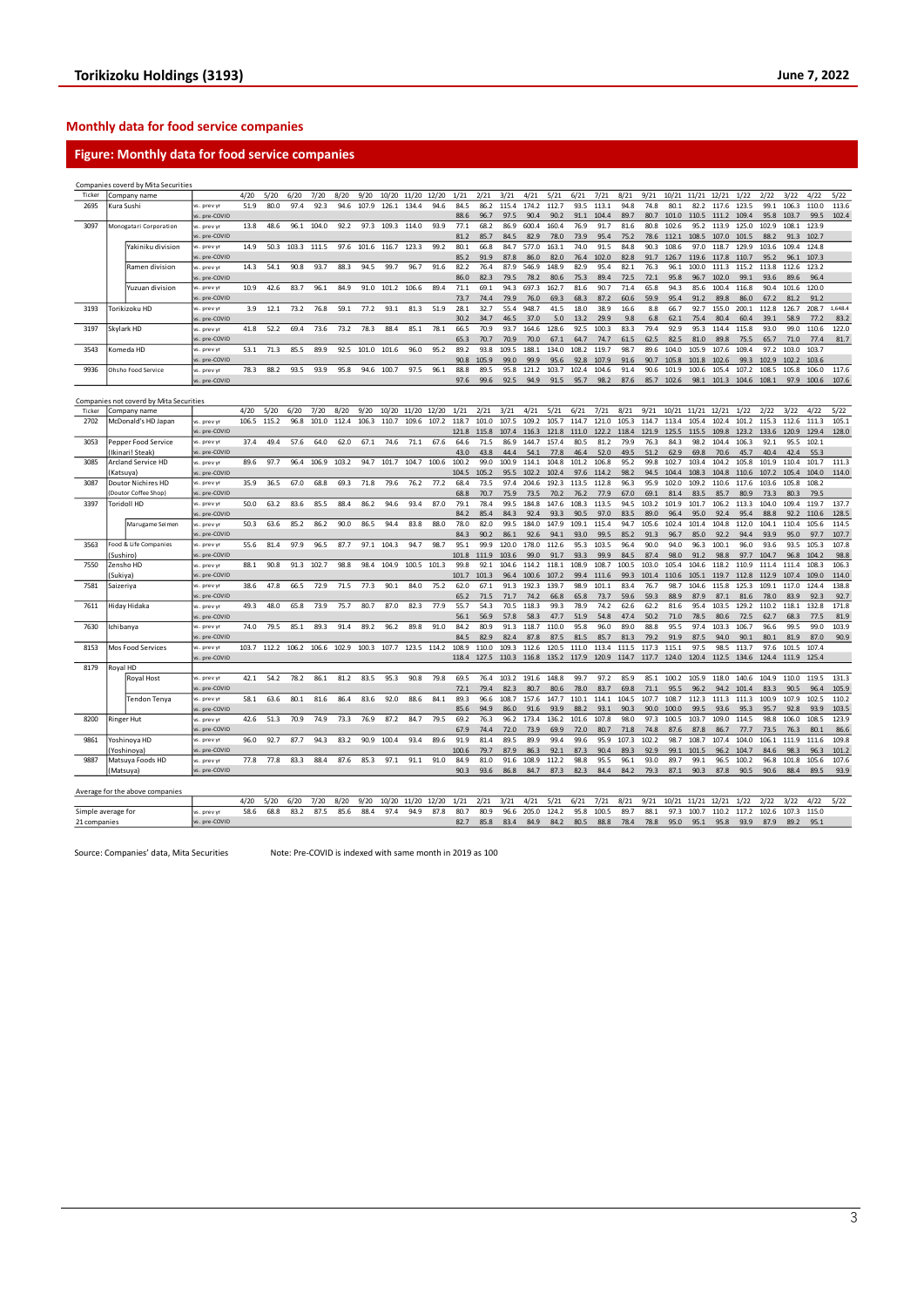#### **Pre-tax profits for food service companies covered by Mita Securities**

#### **Figure: Quarterly pre-tax profit for food service companies (JPYm)**



Source: Companies' data, Mita Securities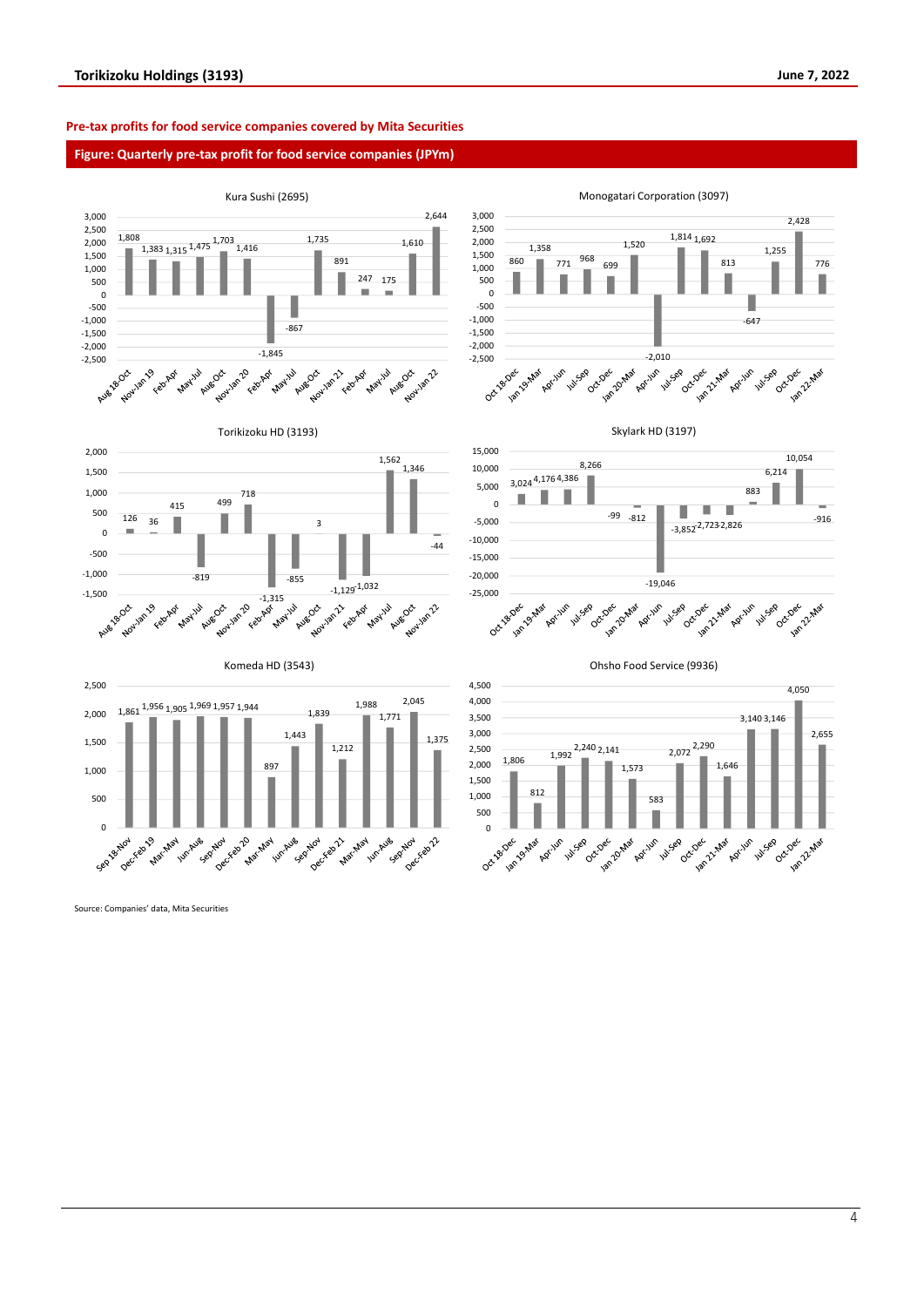#### **Comparison of valuations with peers (reference)**

### **Figure: Comparison of valuations for food service companies**

| Company name                      | Ticker       | PX<br>6-Jun | Mkt cap<br>JPYbn | Last          | Net D/E Sales YoY EBITDA Mgn<br>LTM | <b>ITM</b>      | <b>ROE</b><br>LTM | ROE<br>Cur E | <b>ROE</b><br>Nxt E | PER<br>LTM | PER<br>Cur E | PER<br>Nxt E | PBR<br>Last | EV/EBITDA EV/Sales<br>Cur E | Cur E     | Div yield<br>Cur E     | 1M<br>Chg  | 3M<br>Chg        | 1YR<br>Chg       |
|-----------------------------------|--------------|-------------|------------------|---------------|-------------------------------------|-----------------|-------------------|--------------|---------------------|------------|--------------|--------------|-------------|-----------------------------|-----------|------------------------|------------|------------------|------------------|
| <b>KURA SUSHI INC</b>             | 2695         | 3,040       | 125.9            | 0.1           | 11.8                                | 2.3             | 6.4               | 8.0          | 10.0                | 39.9       | 30.5         | 22.0         | 2.4         | 12.2                        | 0.7       | 0.7                    | $-1.0$     | $-12.0$          | $-21.2$          |
| (TP 5,000 Buy)                    |              |             |                  |               |                                     |                 |                   |              |                     |            |              |              |             |                             |           |                        |            |                  |                  |
| MCDONALD'S HOLDINGS CO JAPAN      | 2702         | 5,040       | 670.1            | $-0.3$        | 11.7                                | 13.9            | 13.1              | 11.0         | 10.6                | 27.6       | 29.4         | 27.6         | 3.5         | 12.1                        | 1.8       | 0.8                    | $-1.2$     | 2.5              | 1.7              |
| OOTOYA HOLDINGS CO LTD            | 2705         | 2,927       | 21.2             | $-0.6$        | 16.7                                | 9.2             | 207.2             | <b>NA</b>    | NA                  | 11.7       | <b>NA</b>    | <b>NA</b>    | 62.5        | <b>NA</b>                   | <b>NA</b> | <b>NA</b>              | 3.1        | 1.2              | 4.9              |
| FUJIO FOOD GROUP INC              | 2752         | 1,397       | 62.6             | 1.7           | 0.7                                 | $-11.4$         | 8.6               | 15.9         | <b>NA</b>           | 175.5      | 74.7         | 43.0         | 13.4        | NA                          | 2.2       | 0.0                    | 4.0        | $8.8\,$          | 2.7              |
| AMIYAKI TEI CO LTD                | 2753         | 2,942       | 20.1             | $-0.2$        | $-2.6$                              | $-13.9$         | 3.1               | 2.7          | <b>NA</b>           | 32.1       | 36.6         | 20.3         | 1.0         | <b>NA</b>                   | 0.4       | 1.0                    | 0.7        | 0.0              | $1.2\,$          |
| <b>HIRAMATSU INC</b>              | 2764         | 211         | 15.8             | 1.7           | 47.2                                | $-17.8$         | -57.6             | NA           | <b>NA</b>           | <b>NA</b>  | <b>NA</b>    | <b>NA</b>    | 2.8         | <b>NA</b>                   | <b>NA</b> | <b>NA</b>              | 8.8        | 8.8              | 0.5              |
| PEPPER FOOD SERVICE CO LTD        | 3053         | 434         | 17.1             | $-0.1$        | <b>NA</b>                           | $-9.2$          | 31.1              | NA           | NA                  | 23.2       | <b>NA</b>    | <b>NA</b>    | 5.3         | <b>NA</b>                   | <b>NA</b> | <b>NA</b>              | 17.0       | 26.2             | $-7.9$           |
| CHOUSHIMARU CO LTD                | 3075         | 1,110       | 16.1             | $-0.8$        | 0.7                                 | 9.9             | 13.8              | <b>NA</b>    | <b>NA</b>           | 15.0       | <b>NA</b>    | <b>NA</b>    | 2.0         | <b>NA</b>                   | <b>NA</b> | 0.5                    | $-3.9$     | $-0.9$           | 0.3              |
| ARCLAND SERVICE HOLDINGS CO       | 3085         | 2,139       | 70.8             | $-0.7$        | 9.8                                 | 7.8             | 9.7               | 13.2         | 12.6                | 31.2       | 20.2         | 19.9         | 3.0         | 9.6                         | 1.2       | 1.4                    | $-1.1$     | $-1.6$           | $-6.5$           |
| DOUTOR NICHIRES HOLDINGS CO       | 3087         | 1,529       | 69.7             | $-0.3$        | 13.8                                | 6.7             | 1.3               | 0.9          | 2.1                 | 55.4       | 58.3         | 31.5         | 0.7         | 5.8                         | 0.3       | 1.7                    | 1.5        | $-1.7$           | $-10.8$          |
| <b>BRONCO BILLY CO LTD</b>        | 3091         | 2,491       | 37.6             | $-0.3$        | 6.5                                 | 15.3            | 6.0               | <b>NA</b>    | <b>NA</b>           | 35.9       | <b>NA</b>    | <b>NA</b>    | 2.1         | <b>NA</b>                   | <b>NA</b> | 0.7                    | 6.8        | 16.8             | 3.7              |
| <b>MONOGATARI CORP</b>            | 3097         | 5.840       | 70.7             | 0.1           | 15.5                                | 11.6            | 12.8              | 15.8         | 16.4                | 26.2       | 19.8         | 20.2         | 3.2         | 12.5                        | 1.0       | 1.2                    | 10.4       | 6.8              | $-14.1$          |
| (TP 9,100 Buy)                    |              |             |                  |               |                                     |                 |                   |              |                     |            |              |              |             |                             |           |                        |            |                  |                  |
| CHIMNEY CO LTD                    | 3178         | 1,255       | 24.3             | 0.4           | $-23.6$                             | 5.6             | 21.4              | <b>NA</b>    | <b>NA</b>           | 19.7       | <b>NA</b>    | <b>NA</b>    | 3.7         | <b>NA</b>                   | <b>NA</b> | <b>NA</b>              | 8.0        | 16.8             | $-9.1$           |
| <b>TORIKIZOKU HOLDINGS CO LTD</b> | 3193         | 2,026       | 23.5             | 0.6           | <b>NA</b>                           | <b>NA</b>       | <b>NA</b>         | 1.4          | 11.4                | <b>NA</b>  | 167.4        | 36.7         | 3.9         | <b>NA</b>                   | $1.2$     | 0.0                    | 14.8       | 21.6             | 4.3              |
| (TP 2,100 Hold)                   |              |             |                  |               |                                     |                 |                   |              |                     |            |              |              |             |                             |           |                        |            |                  |                  |
| HOTLAND CO LTD                    | 3196         | 1,342       | 28.9             | 0.3           | 6.7                                 | 6.4             | 23.8              | 14.8         | <b>NA</b>           | 14.6       | 21.2         | 22.1         | 3.1         | <b>NA</b>                   | 0.9       | 0.4                    | $-2.0$     | 2.5              | $-3.7$           |
| <b>SKYLARK HOLDINGS CO LTD</b>    | 3197         | 1,607       | 365.6            | $1.1$         | 0.1                                 | 23.6            | 7.4               | 2.6          | 2.6                 | 35.4       | 82.8         | 77.0         | 2.2         | 7.7                         | 1.5       | 0.4                    | 4.1        | 4.7              | 2.2              |
| (TP 1,600 Hold)                   |              |             |                  |               |                                     |                 |                   |              |                     |            |              |              |             |                             |           |                        |            |                  |                  |
| SFP HOLDINGS CO LTD               | 3198         | 1,607       | 41.4             | $-0.4$        | $-40.3$                             | 26.4            | 15.1              | 13.1         | NA                  | 23.7       | 23.0         | 29.6         | 3.3         | <b>NA</b>                   | 1.5       | 1.2                    | 14.5       | 28.1             | 11.7             |
| CREATE RESTAURANTS HOLDINGS       | 3387         | 945         | 201.1            | 2.1           | 5.2                                 | 26.5            | 29.0              | 9.6          | <b>NA</b>           | 29.3       | 47.3         | 37.5         | 8.3         | <b>NA</b>                   | 2.4       | 0.6                    | 18.3       | 39.4             | 8.6              |
| SAINT MARC HOLDINGS CO LTD        | 3395         | 1,562       | 35.6             | -0.3          | 8.5                                 | $-8.0$          | $-13.7$           | 3.7          | 4.8                 | <b>NA</b>  | 27.8         | 22.9         | 1.0         | 6.3                         | 0.5       | 2.8                    | 4.8        | 0.5              | $-5.1$           |
| TORIDOLL HOLDINGS CORP            | 3397         | 2,305       | 202.1            | 1.3           | 13.8                                | 29.2            | 21.5              | 6.2          | 6.0                 | 23.2       | 41.5         | 32.6         | 3.9         | 10.1                        | 1.8       | 0.3                    | 0.8        | 0.9              | 29.5             |
| <b>KOMEDA HOLDINGS CO LTD</b>     | 3543         | 2,350       | 108.5            | 1.1           | 15.5                                | 26.3            | 13.6              | 13.5         | 13.8                | 23.2       | 20.3         | 18.6         | 2.9         | 15.6                        | 4.1       | 2.3                    | 5.3        | 13.3             | 16.1             |
| (TP 3,000 Buy)                    |              |             |                  |               |                                     |                 |                   |              |                     |            |              |              |             |                             |           |                        |            |                  |                  |
| KUSHIKATSU TANAKA HOLDINGS C      | 3547         | 1,892       | 17.8             | 1.6           | $-11.4$                             | $-20.8$         | 16.1              | 36.7         | 38.0                | 75.3       | 32.3         | 27.5         | 11.5        | 379.2                       | 1.6       | 0.8                    | 12.8       | 1.3              | $-0.4$           |
| CHIKARANOMOTO HOLDINGS CO LT      | 3561         | 770         | 20.8             | 0.6           | 17.3                                | 10.3            | 36.1              | <b>NA</b>    | <b>NA</b>           | 22.6       | <b>NA</b>    | <b>NA</b>    | 5.5         | <b>NA</b>                   | <b>NA</b> | <b>NA</b>              | 31.0       | 38.5             | 17.7             |
| FOOD & LIFE COMPANIES LTD         | 3563         | 2,971       | 344.8            | 2.2           | 21.4                                | 14.1            | 17.7              | 16.5         | 20.1                | 31.4       | 32.2         | 22.6         | 5.2         | 12.4                        | 1.7       | 0.8                    | $-0.7$     | $-11.8$          | $-38.4$          |
| ATOM CORP                         | 7412         | 775         | 150.0            | 0.0           | $-3.4$                              | 8.0             | 3.5               | <b>NA</b>    | <b>NA</b>           | 517.4      | <b>NA</b>    | <b>NA</b>    | 18.3        | <b>NA</b>                   | <b>NA</b> | <b>NA</b>              | 5.3        | $-0.1$           | $-1.0$           |
| KAPPA CREATE CO LTD               | 7421         | 1,417       | 70.0             | $-0.1$        | 3.6                                 | 3.9             | 6.5               | <b>NA</b>    | NA                  | 95.0       | <b>NA</b>    | <b>NA</b>    | 6.0         | NA                          | <b>NA</b> | <b>NA</b>              | 6.5        | 6.9              | $-3.3$           |
| WATAMI CO LTD                     | 7522         | 974         | 41.6             | 1.0           | 5.8                                 | -8.8            | -23.6             | <b>NA</b>    | <b>NA</b>           | NA         | NA           | NA           | 2.7         | NA                          | NA        | <b>NA</b>              | 5.5        | 9.9              | $-2.0$           |
| ZENSHO HOLDINGS CO LTD            | 7550         | 3,050       | 472.3            | 1.8           | 10.7                                | 4.7             | 14.7              | 9.5          | 9.5                 | 33.5       | 45.2         | 35.8         | 4.5         | 14.5                        | 0.9       | 0.7                    | 1.0        | 10.7             | 12.3             |
| KOURAKUEN HOLDINGS CORP           | 7554         | 1,287       | 21.6             | 1.3           | $-5.8$                              | 10.8            | 11.0              | NA           | <b>NA</b>           | 51.8       | NA           | <b>NA</b>    | 5.4         | <b>NA</b>                   | NA        | NA                     | 2.3        | $-3.2$           | $-22.8$          |
| ANRAKUTEI CO LTD                  | 7562         | 6,500       | 13.9             | 1.5           | $-11.5$                             | $-7.2$          | 10.4              | NA           | <b>NA</b>           | 28.8       | <b>NA</b>    | <b>NA</b>    | 2.9         | <b>NA</b>                   | <b>NA</b> | <b>NA</b>              | 0.8        | 1.1              | 22.6             |
| SAIZERIYA CO LTD                  | 7581         | 2,630       | 137.5            | $-0.2$        | 17.8                                | 6.9             | 8.7               | 8.5          | 6.9                 | 17.4       | 17.2         | 21.7         | 1.4         | 8.1                         | 0.7       | 0.7                    | 10.7       | $-6.4$           | 3.3              |
| HIDAY HIDAKA CORP                 | 7611         | 2,074       | 79.1             | $-0.4$        | $-10.7$                             | -9.8            | 7.1               | <b>NA</b>    | <b>NA</b>           | 49.9       | NA           | <b>NA</b>    | 3.5         | <b>NA</b>                   | NA        | 1.2                    | 8.5        | 15.8             | 14.4             |
| COLOWIDE CO LTD                   | 7616         | 1,800       | 156.4            | 1.9           | 4.4                                 | 14.1            | 3.7               | NA           | <b>NA</b>           | 155.2      | <b>NA</b>    | <b>NA</b>    | 4.4         | <b>NA</b>                   | <b>NA</b> | <b>NA</b>              | 9.6        | 4.1              | $-11.2$          |
| UKAI CO LTD                       | 7621         | 3,105       | 17.4             | 1.5           | 4.8                                 | $-5.1$          | $-28.3$           | NA           | <b>NA</b>           | <b>NA</b>  | <b>NA</b>    | <b>NA</b>    | 6.3         | <b>NA</b>                   | <b>NA</b> | <b>NA</b>              | 3.2        | 2.8              | 1.1              |
| <b>GLOBAL-DINING INC</b>          | 7625         | 297         | 3.1              | 0.1           | 60.0                                | 9.7             | 30.8              | <b>NA</b>    | <b>NA</b>           | 3.7        | <b>NA</b>    | <b>NA</b>    | 1.0         | <b>NA</b>                   | <b>NA</b> | <b>NA</b>              | 6.1        | 4.6              | $-41.5$          |
| <b>ICHIBANYA CO LTD</b>           | 7630         | 4,945       | 157.9            | $-0.5$        | 1.8                                 | 10.3            | 9.7               | <b>NA</b>    | <b>NA</b>           | 54.0       | 41.0         | 38.5         | 5.2         | <b>NA</b>                   | 2.7       | 1.6                    | 1.3        | 5.1              | 2.7              |
| ASAKUMA CO LTD                    | 7678         | 1,540       | 8.3              | $-0.6$        | $-17.8$                             | $-7.1$          | 2.6               | <b>NA</b>    | <b>NA</b>           | 136.4      | <b>NA</b>    | <b>NA</b>    | 3.4         | <b>NA</b>                   | <b>NA</b> | <b>NA</b>              | 0.5        | $-3.3$           | $-0.3$           |
| MOS FOOD SERVICES INC             | 8153         | 3,065       | 98.1             | -0.3          | 9.0                                 | 10.2            | 7.3               | 5.1          | <b>NA</b>           | 27.6       | 37.4         | 36.1         | 2.0         | <b>NA</b>                   | 1.0       | 0.9                    | 3.6        | 2.2              | $-1.2$           |
| KISOJI CO LTD                     | 8160         | 2,207       | 62.9             | $-0.2$        | 18.4                                | $-7.7$          | 0.9               | <b>NA</b>    | <b>NA</b>           | 87.8       | <b>NA</b>    | <b>NA</b>    | 2.2         | <b>NA</b>                   | <b>NA</b> | <b>NA</b>              | 7.3        | 9.2              | $-6.9$           |
| SRS HOLDINGS CO LTD               | 8163         | 879         | 35.6             | 0.0           | $-1.9$                              | 8.8             | 13.2              | <b>NA</b>    | <b>NA</b>           | 20.5       | <b>NA</b>    | <b>NA</b>    | 2.5         | <b>NA</b>                   | <b>NA</b> | <b>NA</b>              | 7.2        | 5.8              | 7.1              |
| ROYAL HOLDINGS CO LTD             | 8179         | 2,315       | 113.5            | $1.1\,$       | 16.8                                | 0.5             | $-5.0$            | 1.3          | 5.4                 | <b>NA</b>  | 331.5        | 46.9         | 3.3         | 19.5                        | 1.5       | 0.2                    | 10.0       | 25.7             | 2.4              |
| RINGER HUT CO LTD                 | 8200         | 2,331       | 60.8             | 0.5           | $-0.4$                              | $-1.3$          | 8.5               | NA           | <b>NA</b>           | 62.8       | 122.0        | 83.0         | 4.8         | <b>NA</b>                   | $1.8\,$   | 0.4                    | 5.8        | 2.1              | 2.2              |
| <b>GIFT HOLDINGS INC</b>          | 9279         | 2,236       | 22.3             | 0.0           | 22.2                                | 10.2            | 37.9              | 32.3         | NA                  | 15.4       | 12.3         | 13.7         | 5.0         | <b>NA</b>                   | 1.3       | 1.1                    | 2.9        | 8.4              |                  |
|                                   |              |             |                  |               |                                     |                 |                   |              |                     |            |              |              |             |                             |           |                        |            |                  | $-7.1$<br>$-3.4$ |
| <b>GENKI SUSHI CO LTD</b>         | 9828         | 2,536       | 22.5             | 0.4           | 16.6                                | 4.9             | 15.2              | NA           | NA                  | 16.9       | <b>NA</b>    | <b>NA</b>    | 2.4         | <b>NA</b>                   | <b>NA</b> | <b>NA</b>              | 0.1        | 2.5              |                  |
| GOURMET KINEYA CO LTD             | 9850<br>9853 | 1,040       | 23.8             | 1.2<br>$-0.2$ | 5.0<br>9.2                          | 11.8<br>$-12.6$ | 6.0<br>10.2       | NA           | <b>NA</b>           | 46.5       | <b>NA</b>    | <b>NA</b>    | 2.7<br>1.4  | <b>NA</b>                   | <b>NA</b> | <b>NA</b><br><b>NA</b> | 2.3<br>0.1 | $-0.3$<br>$-2.4$ | 8.4<br>$-1.1$    |
| <b>GINZA RENOIR CO LTD</b>        |              | 820         | 5.1              |               |                                     |                 |                   | NA           | NA                  | 14.6       | <b>NA</b>    | <b>NA</b>    |             | <b>NA</b>                   | <b>NA</b> |                        |            | 2.0              |                  |
| YOSHINOYA HOLDINGS CO LTD         | 9861         | 2,467       | 160.7            | 0.2           | $-9.8$                              | 14.0            | 18.5              | 6.3          | 4.8                 | 19.7       | 61.5         | 59.9         | 3.3         | 16.2                        | $1.0\,$   | 0.5                    | 3.7        |                  | 20.6             |
| KFC HOLDINGS JAPAN LTD            | 9873         | 2,806       | 62.9             | $-0.8$        | 8.8                                 | 7.3             | 18.1              | <b>NA</b>    | <b>NA</b>           | 13.8       | 20.3         | 20.7         | 2.3         | <b>NA</b>                   | 0.4       | 1.8                    | $-3.4$     | $-2.4$           | 2.3              |
| MATSUYAFOODS HOLDINGS CO LTD      | 9887         | 3,850       | 73.4             | 0.2           | 0.1                                 | $-3.6$          | 2.7               | <b>NA</b>    | <b>NA</b>           | 66.4       | <b>NA</b>    | <b>NA</b>    | 1.8         | <b>NA</b>                   | <b>NA</b> | <b>NA</b>              | 0.9        | 8.3              | 9.4              |
| SAGAMI HOLDINGS CORP              | 9900         | 1,185       | 35.9             | $-0.4$        | 4.9                                 | $-3.9$          | 9.0               | <b>NA</b>    | NA                  | 29.6       | <b>NA</b>    | <b>NA</b>    | 2.4         | <b>NA</b>                   | <b>NA</b> | <b>NA</b>              | 5.4        | $-1.0$           | 13.0             |
| OHSHO FOOD SERVICE CORP           | 9936         | 6,920       | 161.1            | $-0.4$        | 5.2                                 | 11.2            | 15.7              | 9.1          | 7.7                 | 14.8       | 22.9         | 21.7         | 2.2         | 15.4                        | 1.5       | 1.7                    | 13.3       | 15.3             | 23.8             |
| (TP 7,200 Buy)                    |              |             |                  |               |                                     |                 |                   |              |                     |            |              |              |             |                             |           |                        |            |                  |                  |
| JOYFULL CO LTD                    | 9942         | 810         | 25.9             | 4.9           | $-6.9$                              | $-6.4$          | 63.6              | <b>NA</b>    | <b>NA</b>           | 9.8        | <b>NA</b>    | <b>NA</b>    | 4.7         | <b>NA</b>                   | <b>NA</b> | <b>NA</b>              | 3.2        | 5.9              | 9.2              |
| DAISYO CORP                       | 9979         | 1,187       | 25.2             | 0.9           | $-10.9$                             | 12.3            | $-7.3$            | NA           | <b>NA</b>           | <b>NA</b>  | <b>NA</b>    | <b>NA</b>    | 2.2         | <b>NA</b>                   | <b>NA</b> | <b>NA</b>              | 11.9       | 20.4             | 14.6             |
| Average                           |              |             |                  | 0.5           | 5.7                                 | 4.8             | 13.8              | 10.7         | 10.8                | 51.3       | 54.7         | 33.0         | 5.0         | 34.8                        | 1.4       | 1.0                    | 5.5        | 6.8              | 1.0              |
| Median                            |              |             |                  | 0.1           | 5.2                                 | 7.1             | 10.0              | 9.3          | 9.5                 | 29.0       | 32.3         | 27.6         | 3.2         | 12.3                        | 1.3       | 0.8                    | 4.1        | 4.1              | 1.7              |

Source: Bloomberg Finance LP data, Mita Securities Note: Forecasts are based on Bloomberg consensus. Shading indicates stocks covered by Mita Securities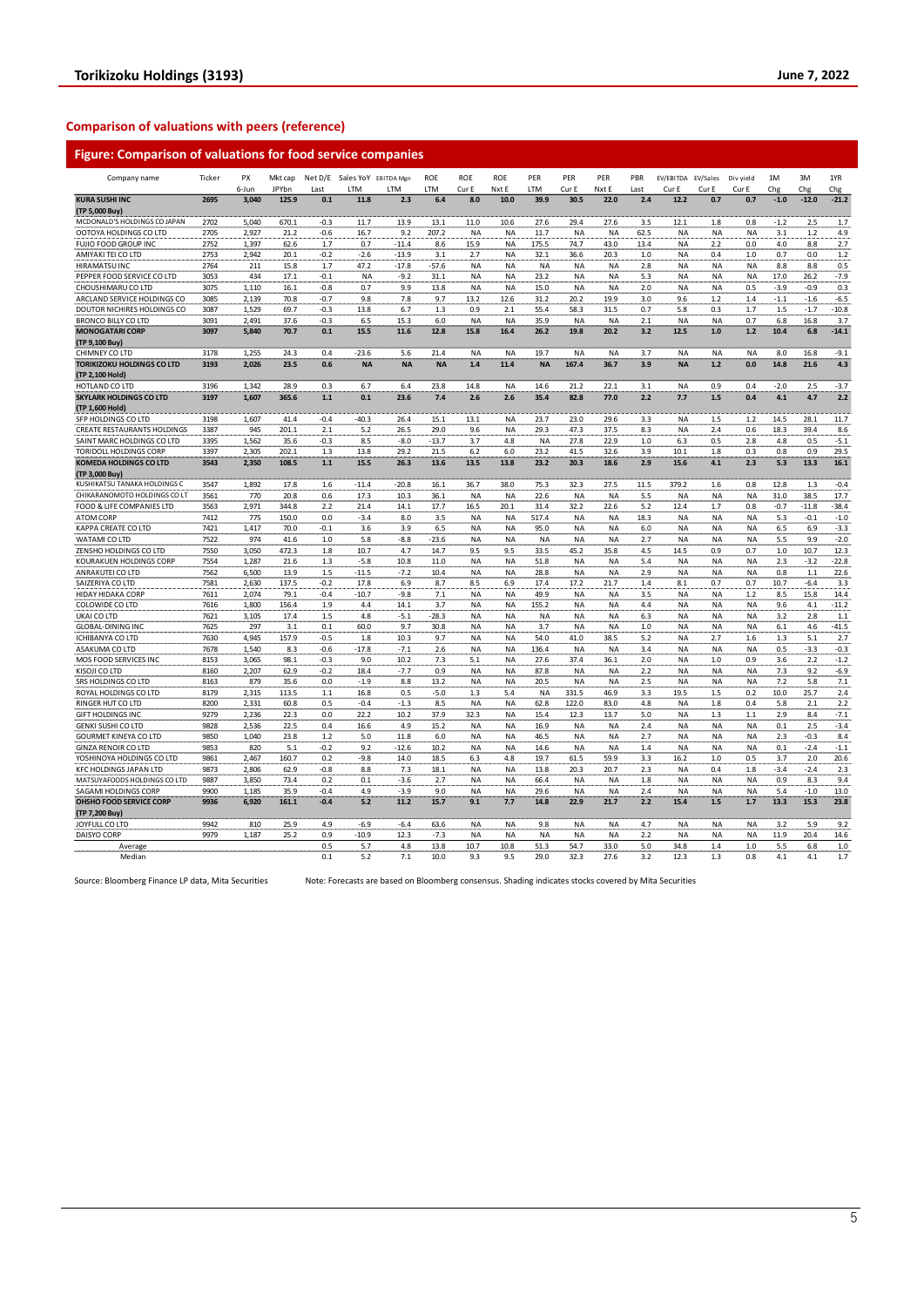#### **Stock price trends for food service companies**

#### **Figure: Stock price trends for food service companies**





Source: Bloomberg Finance LP data, Mita Securities Note: Indexed to 100 at the end of 2019